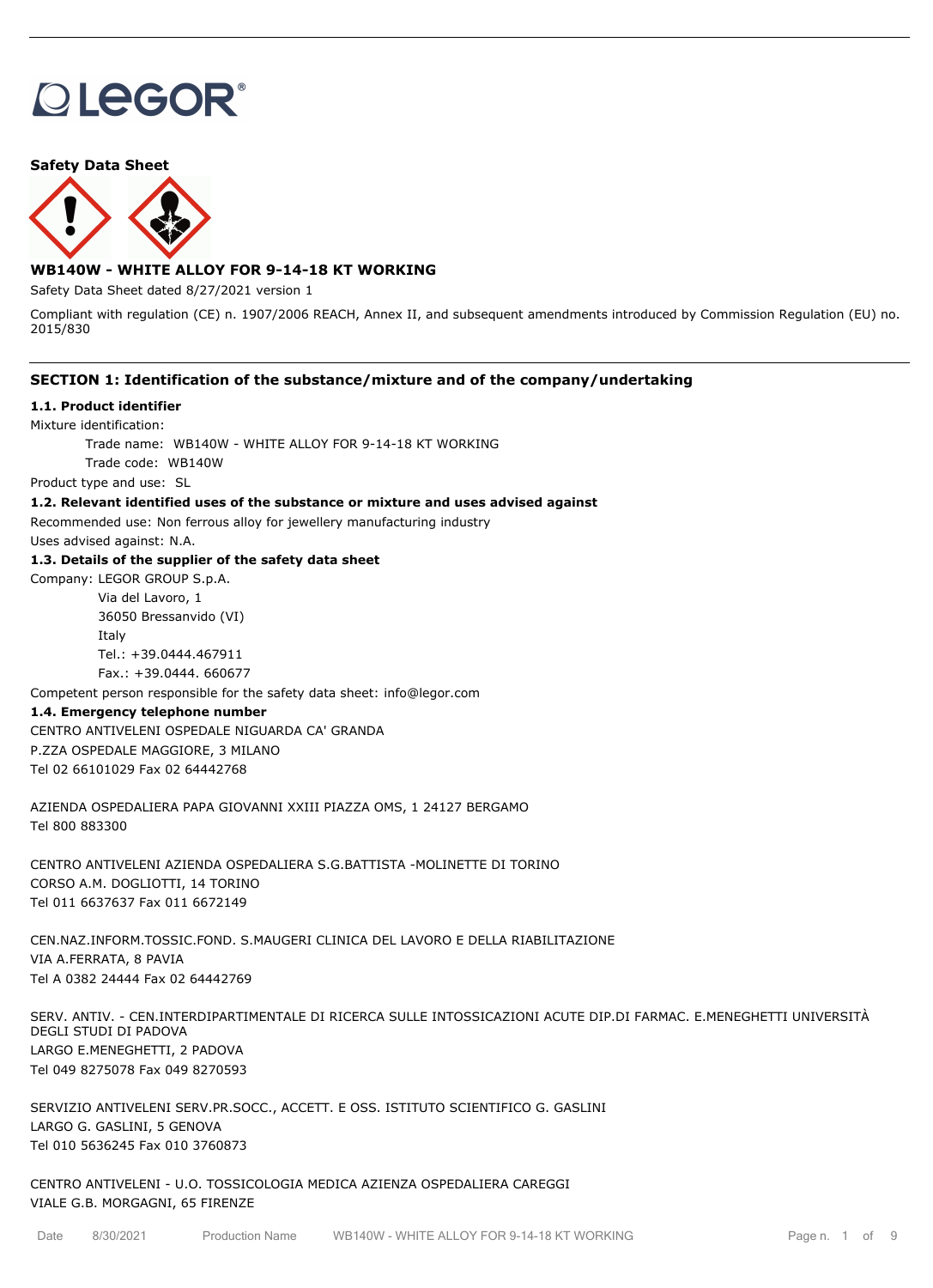CENTRO ANTIVELENI POLICLINICO A.GEMELLI - UNIVERSITA' CATTOLICA DEL SACRO CUORE LARGO F.VITO, 1 ROMA Tel 06 3054343 Fax 06 3051343

CENTRO ANTIVELENI - ISTITUTO DI ANESTESIOLOGIA E RIANIMAZIONE UNIVERSITÀ DEGLI STUDI DI ROMA LA SAPIENZA VIALE DEL POLICLINICO, 155 ROMA Tel 06 49970698 Fax 06 4461967

AZ. OSP. UNIV. FOGGIA V.LE LUIGI PINTO, 1 71122 FOGGIA Tel 0881 732326

CENTRO ANTIVELENI AZIENDA OSPEDALIERA A. CARDARELLI VIA CARDARELLI, 9 NAPOLI Tel 081 7472870 Fax 081 7472880

## **SECTION 2: Hazards identification**



#### **2.1. Classification of the substance or mixture**

#### **Regulation (EC) n. 1272/2008 (CLP)**

| Skin Sens. 1                                                     | May cause an allergic skin reaction.                            |  |  |
|------------------------------------------------------------------|-----------------------------------------------------------------|--|--|
| Carc. 2                                                          | Suspected of causing cancer.                                    |  |  |
| STOT RE 1                                                        | Causes damage to organs through prolonged or repeated exposure. |  |  |
| Adverse physicochemical, human health and environmental effects: |                                                                 |  |  |

No other hazards

#### **2.2. Label elements**

**Regulation (EC) No 1272/2008 (CLP):**

**Pictograms and Signal Words**



#### **Hazard statements**

| H317 | May cause an allergic skin reaction. |
|------|--------------------------------------|
| H351 | Suspected of causing cancer.         |
|      |                                      |

H372 Causes damage to organs through prolonged or repeated exposure .

## **Precautionary statements**

| P201      | Obtain special instructions before use.                                                       |
|-----------|-----------------------------------------------------------------------------------------------|
| P202      | Do not handle until all safety precautions have been read and understood.                     |
| P261      | Avoid breathing dust/fume/gas/mist/vapours/spray.                                             |
| P280      | Wear protective gloves/protective clothing/eye protection/face protection/hearing protection/ |
| P308+P313 | IF exposed or concerned: Get medical advice/attention.                                        |
| P314      | Get medical advice/attention if you feel unwell.                                              |
|           |                                                                                               |

## **Special Provisions:**

| PACK1             | The packing must be featured by a safety lock for children.           |
|-------------------|-----------------------------------------------------------------------|
| PACK <sub>2</sub> | The packing must have tactive indications of danger for blind people. |

# **Contains**

Nickel

**Special provisions according to Annex XVII of REACH and subsequent amendments:**

## None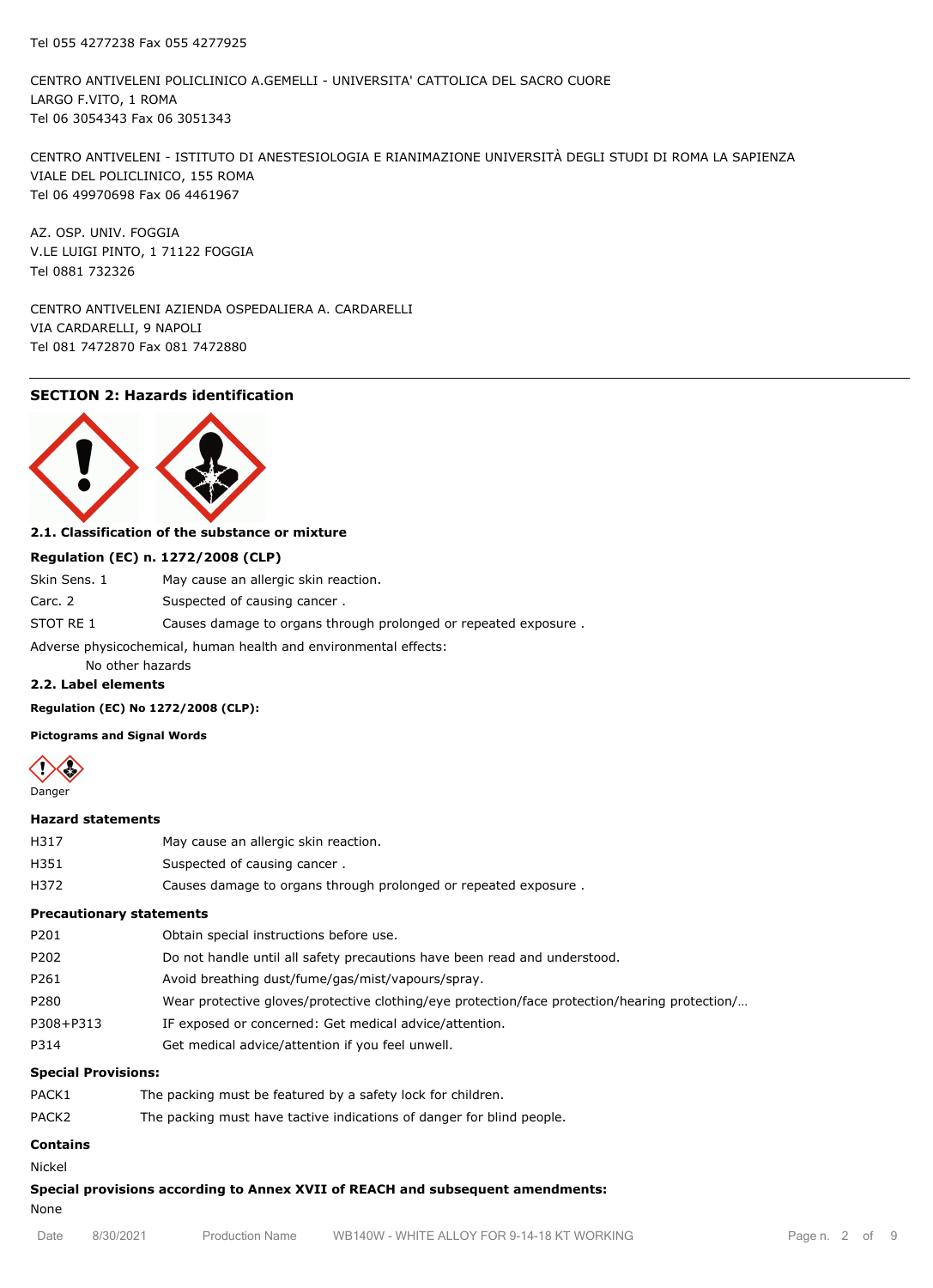#### **2.3. Other hazards**

No PBT Ingredients are present

Other Hazards: No other hazards

#### **SECTION 3: Composition/information on ingredients**

#### **3.1. Substances**

N.A.

## **3.2. Mixtures**

Mixture identification: WB140W - WHITE ALLOY FOR 9-14-18 KT WORKING

| Hazardous components within the meaning of the CLP regulation and related classification: |             |                                            |                                                                      |                            |  |
|-------------------------------------------------------------------------------------------|-------------|--------------------------------------------|----------------------------------------------------------------------|----------------------------|--|
| Qty                                                                                       | <b>Name</b> | Ident. Numb.                               | <b>Classification</b>                                                | <b>Registration Number</b> |  |
| $50 - 75 %$                                                                               | Copper      | EC:231-159-6<br>Index:029-024-<br>$00-X$   | CAS: 7440-50-8 Substance with a Union workplace<br>exposure limit.   |                            |  |
| $10 - 15 \%$                                                                              | Nickel      | EC:231-111-4<br>Index:028-002-<br>$00 - 7$ | CAS: 7440-02-0 Carc. 2, H351; STOT RE 1, H372;<br>Skin Sens. 1, H317 |                            |  |

#### **SECTION 4: First aid measures**

#### **4.1. Description of first aid measures**

In case of skin contact:

Immediately take off all contaminated clothing.

Areas of the body that have - or are only even suspected of having - come into contact with the product must be rinsed immediately with plenty of running water and possibly with soap.

Wash thoroughly the body (shower or bath).

Remove contaminated clothing immediatley and dispose off safely.

In case of eyes contact:

Wash immediately with water.

In case of Ingestion:

Do not induce vomiting, get medical attention showing the SDS and label hazardous.

In case of Inhalation:

Remove casualty to fresh air and keep warm and at rest.

#### **4.2. Most important symptoms and effects, both acute and delayed**

N.A.

## **4.3. Indication of any immediate medical attention and special treatment needed**

In case of accident or unwellness, seek medical advice immediately (show directions for use or safety data sheet if possible).

## **SECTION 5: Firefighting measures**

#### **5.1. Extinguishing media**

Suitable extinguishing media:

Water.

Carbon dioxide (CO2).

Extinguishing media which must not be used for safety reasons:

None in particular.

## **5.2. Special hazards arising from the substance or mixture**

Do not inhale explosion and combustion gases.

Burning produces heavy smoke.

## **5.3. Advice for firefighters**

Use suitable breathing apparatus .

Collect contaminated fire extinguishing water separately. This must not be discharged into drains. Move undamaged containers from immediate hazard area if it can be done safely.

#### **SECTION 6: Accidental release measures**

## **6.1. Personal precautions, protective equipment and emergency procedures**

Wear personal protection equipment.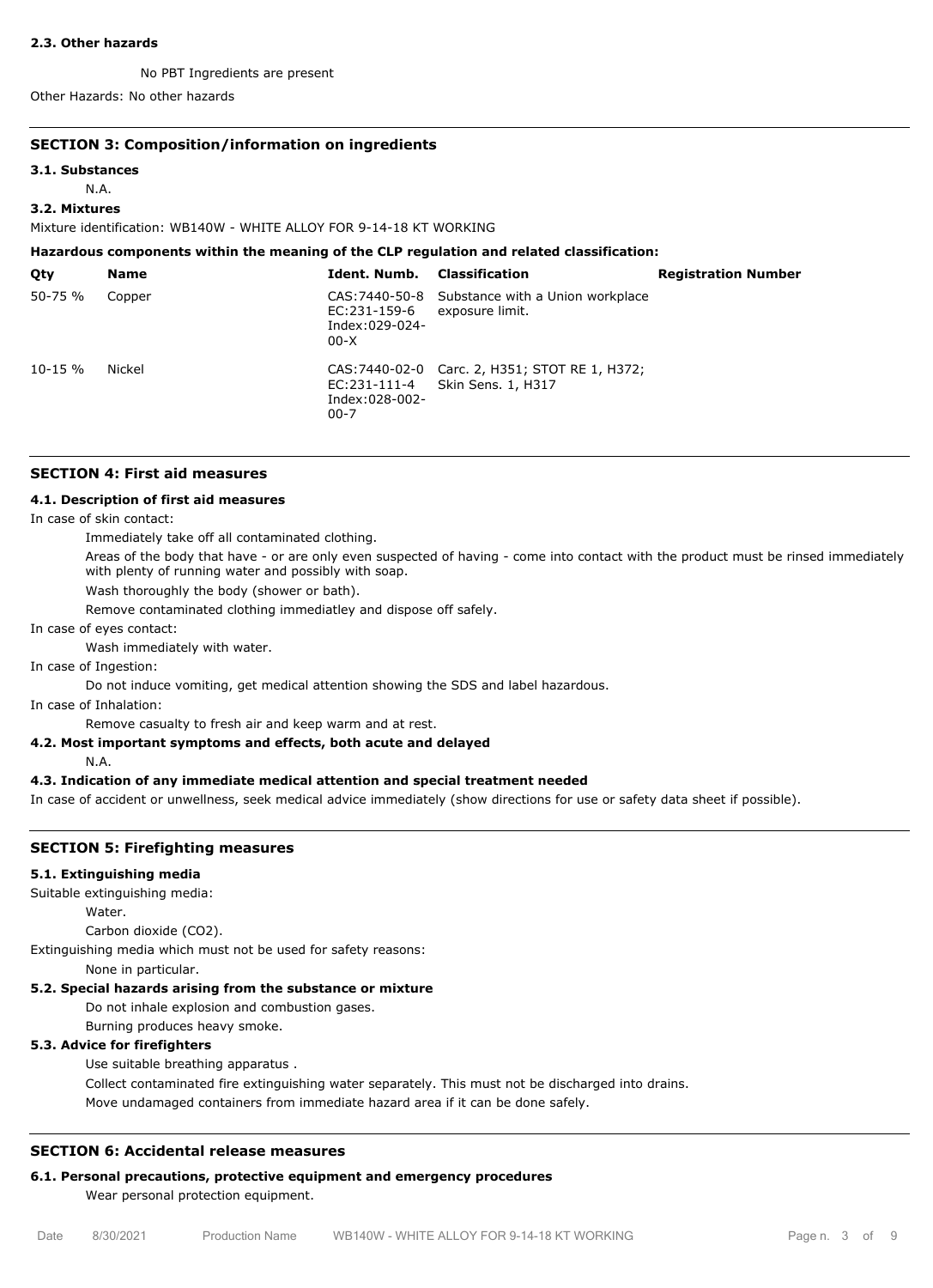Remove persons to safety.

See protective measures under point 7 and 8.

#### **6.2. Environmental precautions**

Do not allow to enter into soil/subsoil. Do not allow to enter into surface water or drains.

Retain contaminated washing water and dispose it.

In case of gas escape or of entry into waterways, soil or drains, inform the responsible authorities.

Suitable material for taking up: absorbing material, organic, sand

#### **6.3. Methods and material for containment and cleaning up**

Suitable material for taking up: absorbing material, organic, sand

## Wash with plenty of water.

#### **6.4. Reference to other sections**

See also section 8 and 13

#### **SECTION 7: Handling and storage**

## **7.1. Precautions for safe handling**

Avoid contact with skin and eyes, inhaltion of vapours and mists.

Exercise the greatest care when handling or opening the container.

Don't use empty container before they have been cleaned.

Before making transfer operations, assure that there aren't any incompatible material residuals in the containers.

Contamined clothing should be changed before entering eating areas.

Do not eat or drink while working.

See also section 8 for recommended protective equipment.

#### **7.2. Conditions for safe storage, including any incompatibilities**

Incompatible materials:

None in particular.

Instructions as regards storage premises:

Adequately ventilated premises.

#### **7.3. Specific end use(s)**

Recommendation(s)

None in particular

Industrial sector specific solutions:

None in particular

## **SECTION 8: Exposure controls/personal protection**

#### **8.1. Control parameters**

#### **Community Occupational Exposure Limits (OEL)**

| Component | <b>OEL</b><br><b>Type</b> | Country        | <b>Ceiling</b> | Long Term Long Term Short<br>mg/m3 | ppm | Term<br>mg/m3 | Short<br>Term ppm | <b>Behaviour Notes</b> |                                                                                 |
|-----------|---------------------------|----------------|----------------|------------------------------------|-----|---------------|-------------------|------------------------|---------------------------------------------------------------------------------|
| Copper    | ACGIH                     | <b>NNN</b>     |                | 0,2                                |     |               |                   |                        | Fume, as Cu. Irr, GI,<br>metal fume fever                                       |
|           | ACGIH                     | <b>NNN</b>     |                | 1                                  |     |               |                   |                        | Dusts and mists, as<br>Cu. Irr, GI, metal<br>fume fever                         |
| Nickel    | AL                        | NATION FINLAND |                | 0,01                               |     |               |                   |                        | (1) Respirable fraction<br>$(2)$ 15 minutes<br>average value                    |
|           | ACGIH                     | <b>NNN</b>     |                | 1,5                                |     |               |                   |                        | Elemental. (I), A5 -<br>Dermatitis,<br>pneumoconiosis                           |
|           | ACGIH                     | <b>NNN</b>     |                | 0,1                                |     |               |                   |                        | Soluble inorganic<br>compounds (NOS).<br>$(I)$ , A4 - Lung dam,<br>nasal cancer |
|           | ACGIH                     | <b>NNN</b>     |                | 0,2                                |     |               |                   |                        | Insoluble inorganic<br>compounds (NOS).<br>$(I)$ , A1 - Lung cancer             |

#### **Derived No Effect Level (DNEL) values**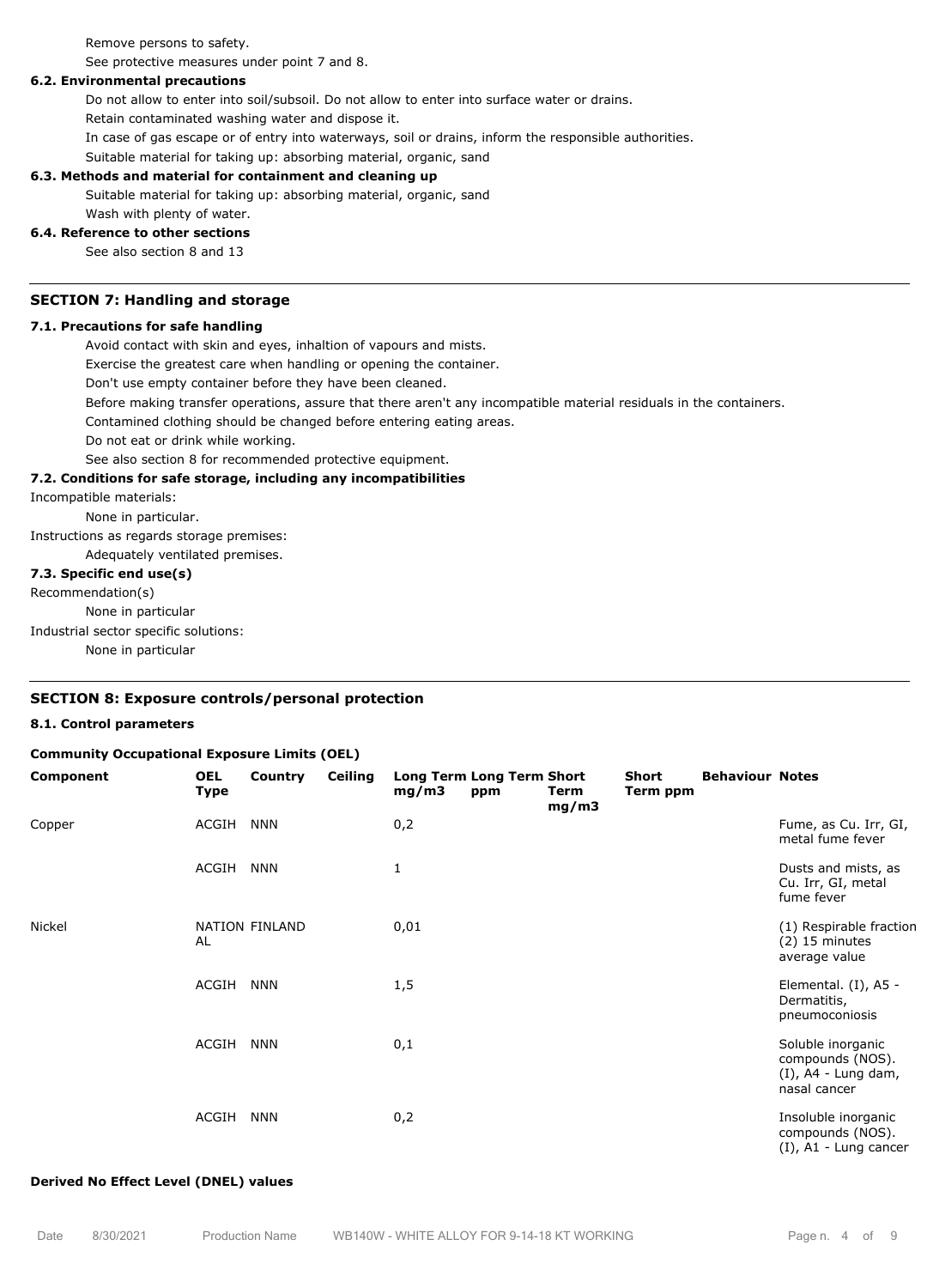| Component | CAS-No.         | <b>Worker Worker Consu</b><br><b>Industr Profess mer</b><br>ional<br>y | Route                      | <b>Exposure</b> Exposure Frequency Remark |
|-----------|-----------------|------------------------------------------------------------------------|----------------------------|-------------------------------------------|
| Copper    | 7440-50-8 0,041 | mg/kg                                                                  | <b>Human</b><br>Dermal     | Long Term, systemic<br>effects            |
|           |                 | 0,041<br>mg/kg                                                         | <b>Human</b><br>Inhalation | Long Term, systemic<br>effects            |
|           |                 | 0,082<br>mg/kg                                                         | <b>Human</b><br>Dermal     | Short Term, systemic<br>effects           |
|           |                 | 0,082<br>mg/kg                                                         | <b>Human</b><br>Inhalation | Short Term, systemic<br>effects           |

#### **8.2. Exposure controls**

Eye protection:

Use close fitting safety goggles, don't use eye lens.

Protection for skin:

Use clothing that provides comprehensive protection to the skin, e.g. cotton, rubber, PVC or viton. Protection for hands:

Use protective gloves that provides comprehensive protection, e.g. P.V.C., neoprene or rubber. Respiratory protection:

N.A.

Thermal Hazards:

N.A.

Environmental exposure controls:

N.A.

Hygienic and Technical measures

N.A.

#### **SECTION 9: Physical and chemical properties**

#### **9.1. Information on basic physical and chemical properties**

**Physical State** Solid **Appearance and colour:** White-grey grained alloy **Odour:** Odourless **Odour threshold:** N.A. **pH:** N.A. **Melting point / freezing point:** 1100 °C (2012 °F) **Initial boiling point and boiling range:** N.A. **Flash point:** > 93°C **Evaporation rate:** N.A. **Upper/lower flammability or explosive limits:** N.A. **Vapour density:** N.A. **Vapour pressure:** N.A. **Relative density:** N.A. **Solubility in water:** Unsoluble in water **Solubility in oil:** Unsoluble in organic solvents **Partition coefficient (n-octanol/water):** N.A. **Auto-ignition temperature:** N.A. **Decomposition temperature:** N.A. **Viscosity:** N.A. **Explosive properties:** N.A. **Oxidizing properties:** N.A. **Solid/gas flammability:** N.A. **9.2. Other information VOC** N.A. **Substance Groups relevant properties** N.A. **Miscibility:** N.A. **Conductivity:** N.A.

## **SECTION 10: Stability and reactivity**

**10.1. Reactivity**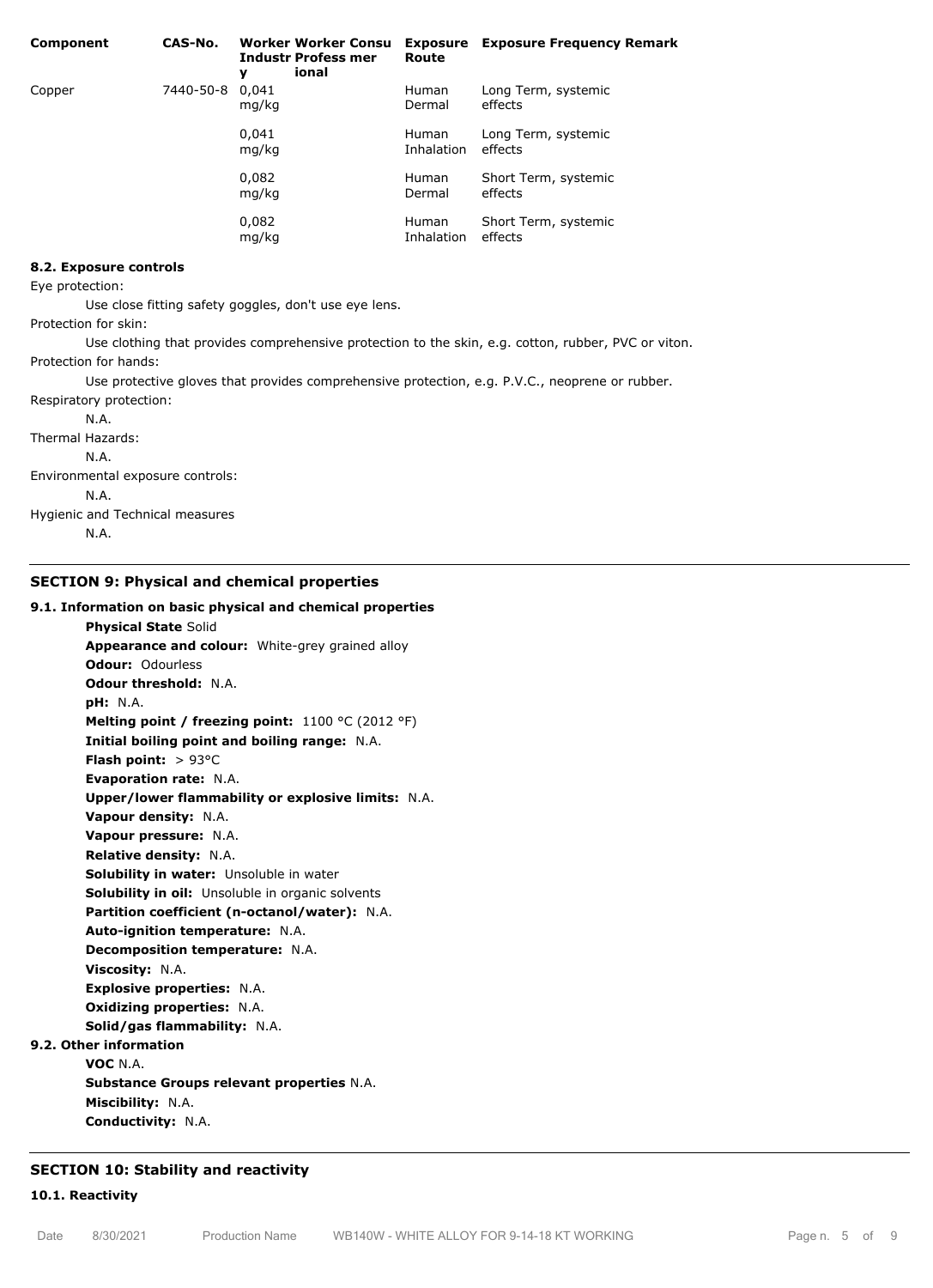Stable under normal conditions

## **10.2. Chemical stability**

Data not Available.

## **10.3. Possibility of hazardous reactions**

None.

#### **10.4. Conditions to avoid**

Stable under normal conditions.

## **10.5. Incompatible materials**

None in particular.

#### **10.6. Hazardous decomposition products**

None.

## **SECTION 11: Toxicological information**

#### **11.1. Information on toxicological effects**

#### **Toxicological Information of the Preparation**

| a) acute toxicity                    | Not classified                                                   |
|--------------------------------------|------------------------------------------------------------------|
|                                      | Based on available data, the classification criteria are not met |
| b) skin corrosion/irritation         | Not classified                                                   |
|                                      | Based on available data, the classification criteria are not met |
| c) serious eye damage/irritation     | Not classified                                                   |
|                                      | Based on available data, the classification criteria are not met |
| d) respiratory or skin sensitisation | The product is classified: Skin Sens. 1(H317)                    |
| e) germ cell mutagenicity            | Not classified                                                   |
|                                      | Based on available data, the classification criteria are not met |
| f) carcinogenicity                   | The product is classified: Carc. 2(H351)                         |
| q) reproductive toxicity             | Not classified                                                   |
|                                      | Based on available data, the classification criteria are not met |
| h) STOT-single exposure              | Not classified                                                   |
|                                      | Based on available data, the classification criteria are not met |
| i) STOT-repeated exposure            | The product is classified: STOT RE 1(H372)                       |
| j) aspiration hazard                 | Not classified                                                   |
|                                      | Based on available data, the classification criteria are not met |

#### **SECTION 12: Ecological information**

## **12.1. Toxicity**

Adopt good working practices, so that the product is not released into the environment. Eco-Toxicological Information:

## **List of Eco-Toxicological properties of the product**

Not classified for environmental hazards.

No data available for the product

## **12.2. Persistence and degradability**

N.A.

## **12.3. Bioaccumulative potential**

N.A.

**12.4. Mobility in soil**

N.A.

## **12.5. Results of PBT and vPvB assessment**

No PBT Ingredients are present

## **12.6. Other adverse effects**

N.A.

## **SECTION 13: Disposal considerations**

## **13.1. Waste treatment methods**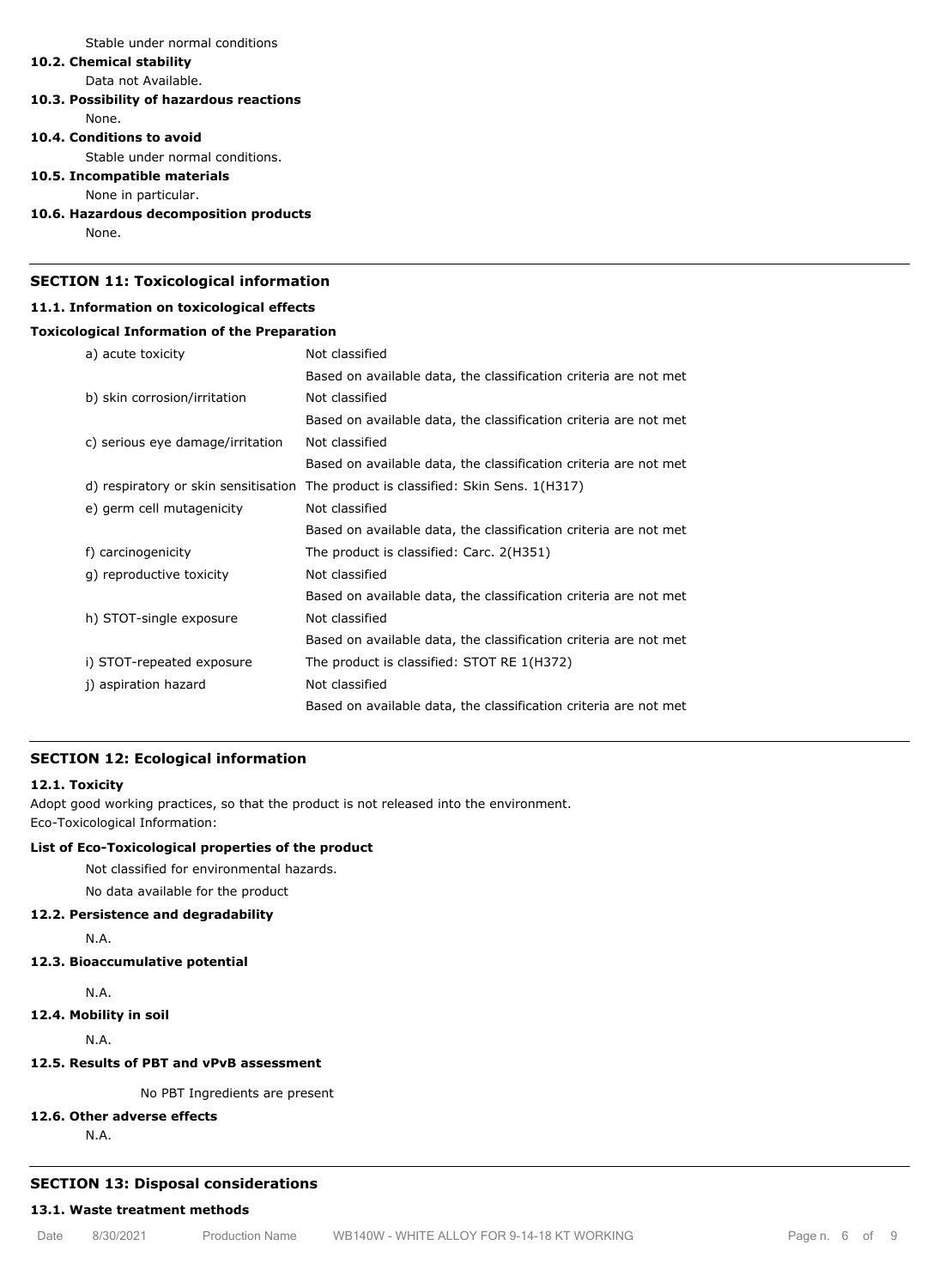Recover, if possible. Send to authorised disposal plants or for incineration under controlled conditions. In so doing, comply with the local and national regulations currently in force.

#### **SECTION 14: Transport information**

Not classified as dangerous in the meaning of transport regulations.

```
14.1. UN number
       N.A.
14.2. UN proper shipping name
       N.A.
14.3. Transport hazard class(es)
       ADR-Class: NA N.A.
```

```
14.4. Packing group
```
N.A.

**14.5. Environmental hazards**

N.A.

```
14.6. Special precautions for user
```
N.A.

Road and Rail ( ADR-RID ) :

N.A.

Air ( IATA ) :

Sea ( IMDG ) :

N.A.

```
14.7. Transport in bulk according to Annex II of MARPOL and the IBC Code
```
N.A.

#### **SECTION 15: Regulatory information**

**15.1. Safety, health and environmental regulations/legislation specific for the substance or mixture**

Dir. 98/24/EC (Risks related to chemical agents at work) Dir. 2000/39/EC (Occupational exposure limit values) Regulation (EC) n. 1907/2006 (REACH) Regulation (EC) n. 1272/2008 (CLP) Regulation (EC) n. 790/2009 (ATP 1 CLP) and (EU) n. 758/2013 Regulation (EU) n. 286/2011 (ATP 2 CLP) Regulation (EU) n. 618/2012 (ATP 3 CLP) Regulation (EU) n. 487/2013 (ATP 4 CLP) Regulation (EU) n. 944/2013 (ATP 5 CLP) Regulation (EU) n. 605/2014 (ATP 6 CLP) Regulation (EU) n. 2015/1221 (ATP 7 CLP) Regulation (EU) n. 2016/918 (ATP 8 CLP) Regulation (EU) n. 2016/1179 (ATP 9 CLP) Regulation (EU) n. 2017/776 (ATP 10 CLP) Regulation (EU) n. 2018/669 (ATP 11 CLP) Regulation (EU) n. 2018/1480 (ATP 13 CLP) Regulation (EU) n. 2019/521 (ATP 12 CLP) Regulation (EU) 2015/830 Restrictions related to the product or the substances contained according to Annex XVII Regulation (EC) 1907/2006 (REACH) and subsequent modifications: Restrictions related to the product: None Restrictions related to the substances contained: None

Provisions related to directive EU 2012/18 (Seveso III):

## N.A.

## **Regulation (EU) No 649/2012 (PIC regulation)**

No substances listed

German Water Hazard Class.

Class 3: extremely hazardous.

SVHC Substances:

No data available

#### **15.2. Chemical safety assessment**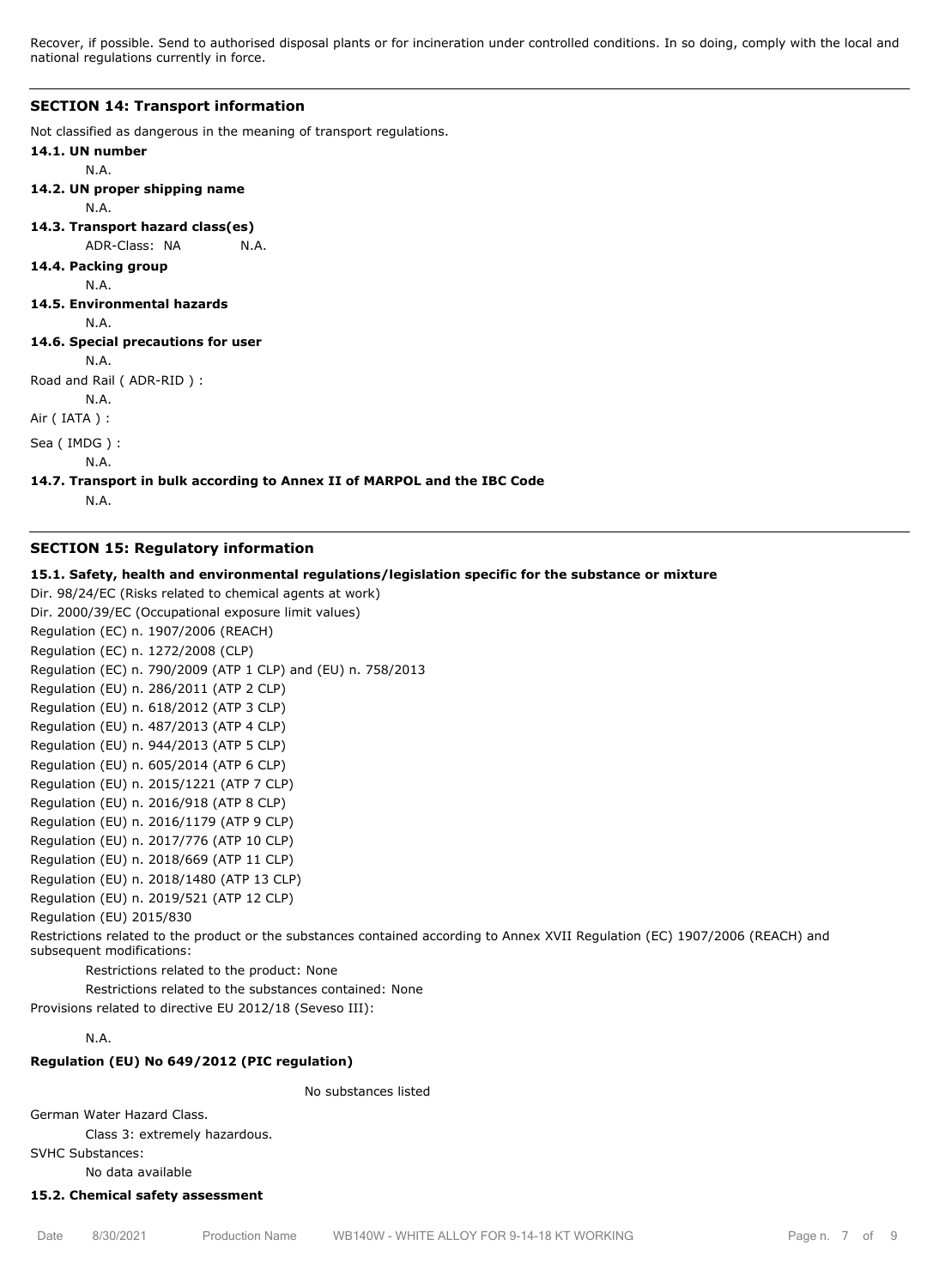## **SECTION 16: Other information**

| Code    | <b>Description</b>                                              |                                |  |  |
|---------|-----------------------------------------------------------------|--------------------------------|--|--|
| H317    | May cause an allergic skin reaction.                            |                                |  |  |
| H351    | Suspected of causing cancer.                                    |                                |  |  |
| H372    | Causes damage to organs through prolonged or repeated exposure. |                                |  |  |
|         |                                                                 |                                |  |  |
| Code    | Hazard class and hazard category                                | <b>Description</b>             |  |  |
| 3.4.2/1 | Skin Sens, 1                                                    | Skin Sensitisation, Category 1 |  |  |
| 3.6/2   | Carc. 2                                                         | Carcinogenicity, Category 2    |  |  |

**Classification and procedure used to derive the classification for mixtures according to Regulation (EC) 1272/2008 [CLP]:**

| <b>Classification according to Regulation Classification procedure</b><br>(EC) Nr. 1272/2008 |                    |  |  |
|----------------------------------------------------------------------------------------------|--------------------|--|--|
| 3.4.2/1                                                                                      | Calculation method |  |  |
| 3.6/2                                                                                        | Calculation method |  |  |
| 3.9/1                                                                                        | Calculation method |  |  |

This document was prepared by a competent person who has received appropriate training. Main bibliographic sources:

ECDIN - Environmental Chemicals Data and Information Network - Joint Research Centre, Commission of the European Communities

SAX's DANGEROUS PROPERTIES OF INDUSTRIAL MATERIALS - Eight Edition - Van Nostrand Reinold

The information contained herein is based on our state of knowledge at the above-specified date. It refers solely to the product indicated and constitutes no guarantee of particular quality.

It is the duty of the user to ensure that this information is appropriate and complete with respect to the specific use intended. This MSDS cancels and replaces any preceding release.

Legend to abbreviations and acronyms used in the safety data sheet:

ACGIH: American Conference of Governmental Industrial Hygienists

ADR: European Agreement concerning the International Carriage of Dangerous Goods by Road.

AND: European Agreement concerning the International Carriage of Dangerous Goods by Inland Waterways

ATE: Acute Toxicity Estimate

ATEmix: Acute toxicity Estimate (Mixtures)

BCF: Biological Concentration Factor

BEI: Biological Exposure Index

BOD: Biochemical Oxygen Demand

CAS: Chemical Abstracts Service (division of the American Chemical Society).

CAV: Poison Center

CE: European Community

CLP: Classification, Labeling, Packaging.

CMR: Carcinogenic, Mutagenic and Reprotoxic

COD: Chemical Oxygen Demand

COV: Volatile Organic Compound

CSA: Chemical Safety Assessment

CSR: Chemical Safety Report

DMEL: Derived Minimal Effect Level

DNEL: Derived No Effect Level.

DPD: Dangerous Preparations Directive

DSD: Dangerous Substances Directive

EC50: Half Maximal Effective Concentration

ECHA: European Chemicals Agency

EINECS: European Inventory of Existing Commercial Chemical Substances.

ES: Exposure Scenario

GefStoffVO: Ordinance on Hazardous Substances, Germany.

GHS: Globally Harmonized System of Classification and Labeling of Chemicals.

IARC: International Agency for Research on Cancer

IATA: International Air Transport Association.

IATA-DGR: Dangerous Goods Regulation by the "International Air Transport Association" (IATA). IC50: half maximal inhibitory concentration